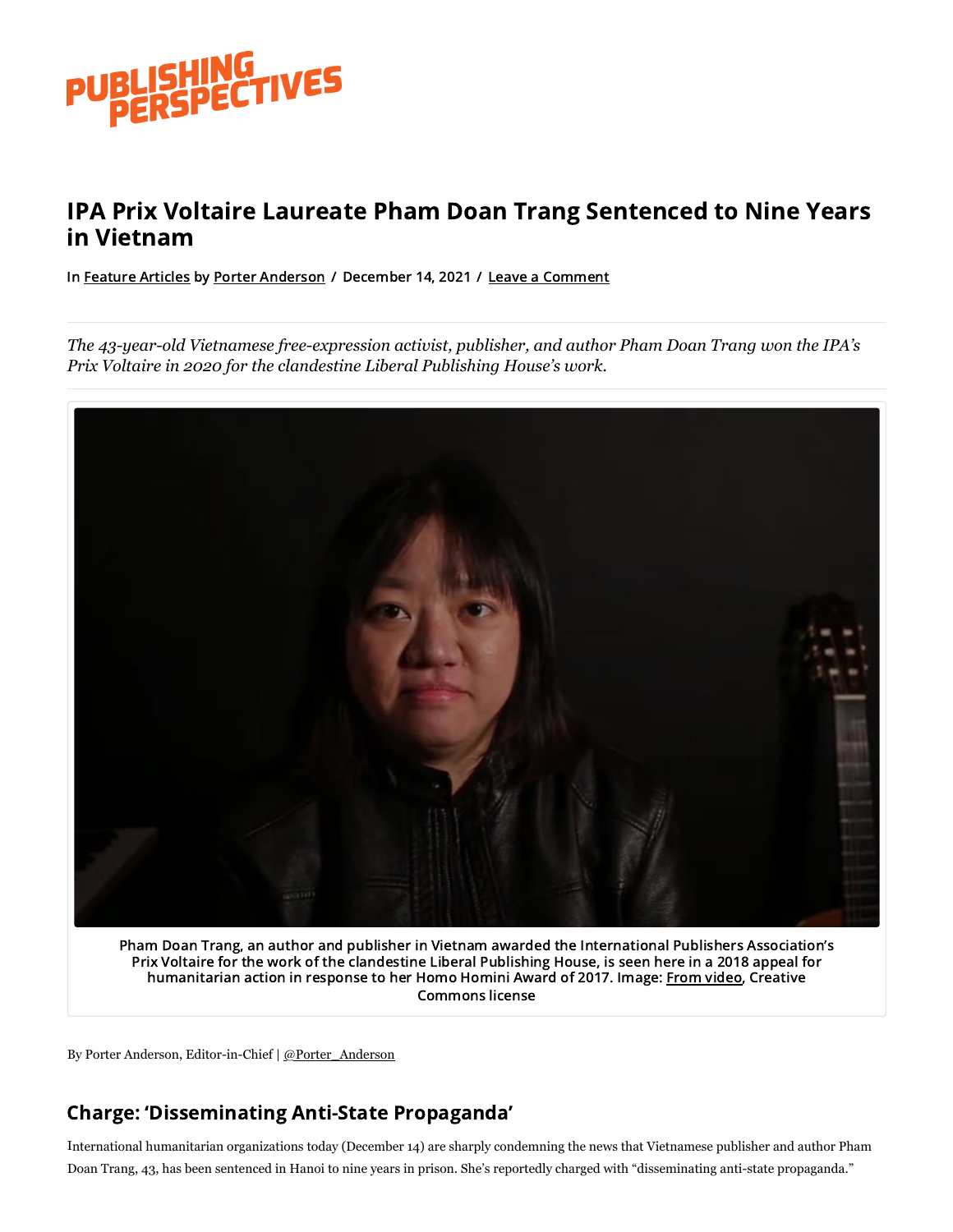The recipient of the 2020 [Prix Voltaire](https://publishingperspectives.com/tag/prix-voltaire/) from the [International Publishers Association](https://www.internationalpublishers.org/) (IPA) for Vietnam's clande

[Trang had last been in the news](https://publishingperspectives.com/2021/10/ipa-joins-international-demand-for-pham-doan-trangs-release-in-vietnam/) in late October when a trial date was understood to have been set for her in early November. At that point, an international cohort of 28 advocacy associations made a joint appeal for her release. As it would happen, the trial seems to have been held a month later than anticipated.

As *Publishing Perspectives* readers will recall, Trang's arrest shortly before Frankfurter [Buchmesse last year occurred shortly before she was scheduled to appear during a](https://publishingperspectives.com/2020/10/vietnamese-publishing-house-co-founder-arrested-ahead-of-frankfurt-appearance/) program at [Frankfurter Buchmesse](https://www.buchmesse.de/en) 2020. She was seized, according to reports, in Ho Chi Minh City on charges of carrying out anti-state activities.



[José Borghino,](https://publishingperspectives.com/tag/jose-borghino/) IPA's secretary-general, today has issued a statement from the association's offices in Geneva, saying, "All publicly available information about this case, the charges and the process make it impossible to see this as anything but a show trial.

"The International Publishers Association commends Pham Doan Trang for her bravery in the face of this persecution which can only be intended to intimidate others into silence."

As [Chris Humphrey is reporting today for the](https://www.washingtonpost.com/world/asia_pacific/vietnam-press-freedom-pham-doan-trang/2021/12/14/8ed0f008-57e4-11ec-8396-5552bef55c3c_story.html) *Washington Post*, "In sentencing Trang, the Hanoi People's Court gave her more time in prison than the seven to eight years prosecutors had requested. Trang, who was repeatedly interrupted by the judge during the trial, rejected all the charges. Her lawyers said she was informed of her trial date only a day before."

[Amnesty International's Ming Yu Hah,](https://www.amnesty.org/en/latest/news/2021/12/vietnam-pham-doan-trang-conviction/) the deputy regional director for campaigns, has also spoken out, saying, "It is outrageous that the Vietnamese authorities are convicting Pham Doan Trang, a courageous journalist and human rights defender, who has for years fought for a just, inclusive, and rights-respecting Viet Nam.

"Her work should be celebrated and protected, not punished and criminalized."

### Trang: 'In a Less Fortunate Situation'

Pham Doan Trang has an extensive relationship of protest and harsh response from the authorities. It is said that she has a limp because of an injury suffered during an environmental protest broken up by police six years ago.

Trang was given [Reporters Without Borders' 2019 Prize for Impact](https://rsf.org/en/news/journalists-saudi-arabia-vietnam-and-malta-honoured-rsfs-2019-press-freedom-awards). It's write-up of her work said, in part, "The author of many books including one defending the rights of Vietnam's LGBT communities, she has been beaten by the police because of her work and was detained arbitrarily twice for several days in 2018."

According to [an Agence France-Presse report carried today by the](https://www.bangkokpost.com/world/2231847/prominent-dissident-journalist-jailed-in-vietnam) *Bangkok Post*, during her hearing, Trang testified to being detained 25 times since 2015, and said she had been terrorized by security forces. She's remembered by many in Vietnam, that report notes, for her 2016 writings on Vietnam's toxic spill that killed tons of fish and "prompted rare protests across the country."

The report says that journalists and diplomats were allowed to view her one-day trial via a video feed, the signal of which frequently cut out.

In *TheVietnamese*, a journalists' magazine Trang founded, [her "final statement"](https://www.thevietnamese.org/2021/12/pham-doan-trangs-final-statement-at-her-trial/) from her trial has appeared today. It reads, in part: